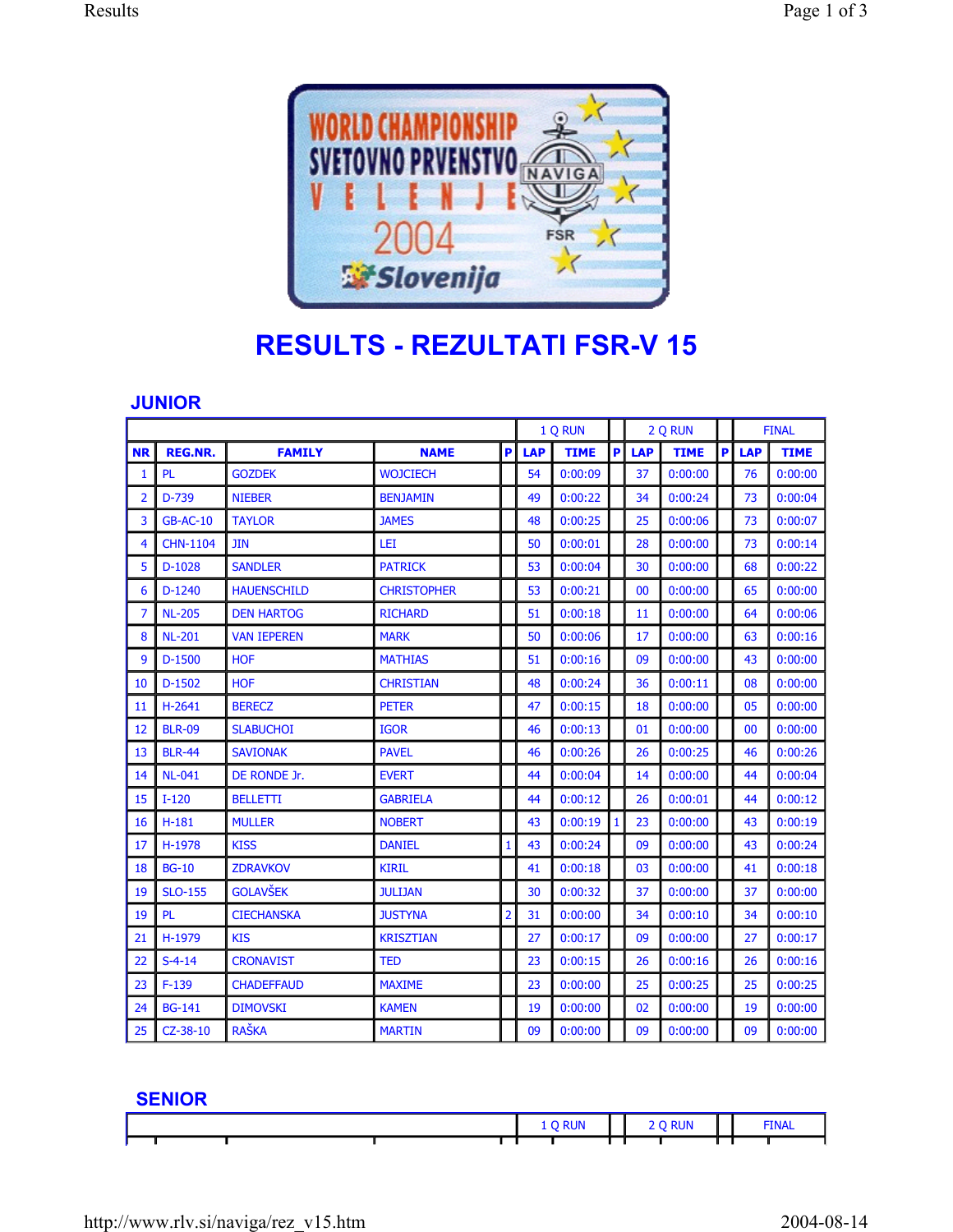| <b>NR</b> | <b>REG.NR.</b> | <b>FAMILY</b>          | <b>NAME</b>      |                | $P$ LAP | <b>TIME</b> |              | $P$ LAP | <b>TIME</b> |                | $P$ LAP | <b>TIME</b> |
|-----------|----------------|------------------------|------------------|----------------|---------|-------------|--------------|---------|-------------|----------------|---------|-------------|
| 1         | $F-008$        | <b>VIDEMONT</b>        | <b>SEBASTIEN</b> |                | 59      | 0:00:09     |              | 16      | 0:00:00     |                | 88      | 0:00:17     |
| 2         | $F-32$         | <b>COSTA</b>           | <b>ERICH</b>     |                | 58      | 0:00:17     |              | 20      | 0:00:02     |                | 87      | 0:00:02     |
| 3         | $S-6-5$        | <b>CEDERBERG</b>       | <b>FRIDRICK</b>  |                | 35      | 0:00:00     |              | 57      | 0:00:16     |                | 87      | 0:00:21     |
| 4         | $CZ-38-11$     | <b>STIEKA</b>          | <b>DAVID</b>     |                | 59      | 0:00:18     |              | 00      | 0:00:00     |                | 86      | 0:00:05     |
| 5         | D-1991         | <b>HOF</b>             | <b>JOACHIM</b>   |                | 54      | 0:00:01     |              | 52      | 0:00:19     |                | 85      | 0:00:07     |
| 6         | D-0756         | <b>SCHWAB</b>          | <b>MARKUS</b>    |                | 55      | 0:00:12     |              | 44      | 0:00:10     |                | 82      | 0:00:00     |
| 7         | D-3879         | <b>WALIGORA</b>        | <b>STEFAN</b>    |                | 58      | 0:00:06     |              | 16      | 0:00:00     |                | 82      | 0:00:03     |
| 8         | <b>PL</b>      | <b>DUCHINSKI</b>       | <b>MACIEJ</b>    |                | 45      | 0:00:18     |              | 56      | 0:00:28     |                | 79      | 0:00:00     |
| 9         | SK-131-1       | <b>ZVALO</b>           | <b>DUŠAN</b>     |                | 56      | 0:00:18     |              | 41      | 0:00:21     |                | 77      | 0:00:00     |
| 10        | $H-225$        | <b>KISS</b>            | <b>BARNABAS</b>  |                | 54      | 0:00:07     |              | 56      | 0:00:17     |                | 77      | 0:00:15     |
| 11        | $H-763$        | <b>KAPOCS</b>          | <b>TIBOR</b>     |                | 55      | 0:00:11     | d            | 00      | 0:00:00     |                | 71      | 0:00:00     |
| 12        | GB-BLN-7       | <b>MARLES</b>          | <b>DAVE</b>      |                | 59      | 0:00:08     |              | 00      | 0:00:00     | $\mathsf{d}$   | 00      | 0:00:00     |
| 13        | $D-1850$       | <b>PREUSS</b>          | <b>VOLKER</b>    |                | 54      | 0:00:02     |              | 29      | 0:00:31     |                | 54      | 0:00:02     |
| 14        | $B-99$         | <b>SMEETS</b>          | <b>DIETER</b>    |                | 51      | 0:00:09     |              | 54      | 0:00:06     |                | 54      | 0:00:06     |
| 15        | $B-12$         | <b>SMEETS</b>          | <b>LUDO</b>      |                | 54      | 0:00:16     |              | 44      | 0:00:18     |                | 54      | 0:00:16     |
| 16        | <b>BG-40</b>   | <b>ZDRAVKOV</b>        | <b>PLANEM</b>    |                | 52      | 0:00:16     |              | 54      | 0:00:17     |                | 54      | 0:00:17     |
| 17        | $B-16$         | <b>DRIEGHE</b>         | <b>BART</b>      |                | 54      | 0:00:22     |              | 52      | 0:00:00     |                | 54      | 0:00:22     |
| 18        | $A-127$        | <b>KUCERA</b>          | <b>CHRISTIAN</b> |                | 42      | 0:00:26     |              | 53      | 0:00:03     |                | 53      | 0:00:03     |
| 19        | $LG-39$        | <b>LASSINE</b>         | <b>EDOUARD</b>   |                | 53      | 0:00:09     |              | 46      | 0:00:11     |                | 53      | 0:00:09     |
| 20        | D-4193         | <b>SCHOTTELNDREIER</b> | <b>THOMAS</b>    |                | 53      | 0:00:16     |              | 26      | 0:00:00     |                | 53      | 0:00:16     |
| 21        | <b>SLO-258</b> | <b>KOBAN</b>           | <b>MARKO</b>     |                | 38      | 0:00:00     |              | 53      | 0:00:31     |                | 53      | 0:00:31     |
| 22        | $B-105$        | <b>NICHOLLS</b>        | <b>DANY</b>      |                | 21      | 0:00:00     |              | 52      | 0:00:02     |                | 52      | 0:00:02     |
| 23        | $GB-AC-1$      | <b>FOLKSON</b>         | <b>IAN</b>       |                | 52      | 0:00:06     |              | 50      | 0:00:00     |                | 52      | 0:00:06     |
| 24        | $H-083$        | <b>SZENASI</b>         | <b>ERNO</b>      |                | 52      | 0:00:10     |              | 11      | 0:00:00     |                | 52      | 0:00:10     |
| 25        | $I - 363$      | <b>BOZZATO</b>         | <b>ANDREA</b>    |                | 49      | 0:00:00     |              | 52      | 0:00:12     |                | 52      | 0:00:12     |
| 26        | GB-BDN-7       | <b>DANIEL</b>          | <b>ROBERT</b>    |                | 51      | 0:00:09     |              | 32      | 0:00:09     |                | 51      | 0:00:09     |
| 27        | <b>PL</b>      | <b>WALCZAK</b>         | <b>MAREK</b>     |                | 51      | 0:00:11     |              | 45      | 0:00:01     |                | 51      | 0:00:11     |
| 28        | <b>NL-28</b>   | <b>BOSMAN</b>          | <b>RENE</b>      |                | 51      | 0:00:14     |              | 42      | 0:00:00     |                | 51      | 0:00:14     |
| 29        | $I-2$          | <b>SPADA</b>           | <b>GUIDO</b>     |                | 50      | 0:00:08     |              | 42      | 0:00:00     |                | 50      | 0:00:08     |
| 30        | $CZ-182$       | <b>HAJEK</b>           | <b>KAREL</b>     |                | 50      | 0:00:21     |              | 21      | 0:00:08     |                | 50      | 0:00:21     |
| 31        | $LG-15$        | <b>HEYART</b>          | <b>JEAN</b>      |                | 50      | 0:00:22     |              | 34      | 0:00:40     |                | 50      | 0:00:22     |
| 32        | $A-155$        | <b>SCHRAMMEL</b>       | <b>HELMUT</b>    |                | 43      | 0:00:00     |              | 50      | 0:00:43     |                | 50      | 0:00:43     |
| 33        | $LG-29$        | <b>FRIES</b>           | <b>CRISTINA</b>  |                | 49      | 0:00:05     |              | 37      | 0:00:20     |                | 49      | 0:00:05     |
| 34        | <b>NL-20</b>   | <b>BERVOETS</b>        | <b>AAD</b>       |                | 48      | 0:00:18     |              | 11      | 0:00:00     |                | 48      | 0:00:18     |
| 35        | $F-114$        | <b>Be PRADA</b>        | <b>BRUNO</b>     |                | 47      | 0:00:00     |              | 46      | 0:00:00     |                | 47      | 0:00:00     |
| 36        | $F-008$        | <b>WEIGEL</b>          | <b>ROMAIN</b>    |                | 46      | 0:00:08     |              | 32      | 0:00:00     |                | 46      | 0:00:08     |
| 37        | <b>UKR-85</b>  | <b>DREMLVUGA</b>       | <b>YEVGEN</b>    |                | 37      | 0:00:07     | $\mathbf{1}$ | 45      | 0:00:05     |                | 45      | 0:00:05     |
| 38        | <b>SLO-281</b> | <b>BURLIN</b>          | <b>CLAUDIO</b>   |                | 45      | 0:00:14     |              | 04      | 0:00:00     |                | 45      | 0:00:14     |
| 39        | <b>EST-01</b>  | <b>SEVTSENKO</b>       | <b>JEVGEIJ</b>   |                | 41      | 0:00:00     |              | 44      | 0:00:29     |                | 44      | 0:00:29     |
| 40        | <b>BLR-13</b>  | <b>KULIABO</b>         | <b>IHAR</b>      | $\overline{2}$ | 43      | 0:00:21     | $\mathbf{1}$ | 25      | 0:00:15     | $\overline{2}$ | 43      | 0:00:21     |
| 41        | <b>UKR-04</b>  | <b>KARPOV</b>          | <b>ANATOLIY</b>  |                | 31      | 0:00:05     |              | 42      | 0:00:08     |                | 42      | 0:00:08     |
| 42        | $HK-2$         | <b>KWOK</b>            | <b>KA-HUNG</b>   |                | 41      | 0:00:17     |              | 40      | 0:00:23     |                | 41      | 0:00:17     |
| 43        | <b>PL</b>      | <b>CZARNECKI</b>       | <b>STANISLAW</b> |                | 40      | 0:00:16     |              | 13      | 0:00:00     |                | 40      | 0:00:16     |
| 44        | $S-2-10$       | <b>JERKSTEN</b>        | <b>LENNART</b>   |                | 39      | 0:00:00     |              | 25      | 0:00:00     |                | 39      | 0:00:00     |
| 45        | $GB-CC-1$      | <b>CLEMENTS</b>        | <b>STEPHEN</b>   |                | 19      | 0:00:00     |              | 39      | 0:00:14     |                | 39      | 0:00:14     |